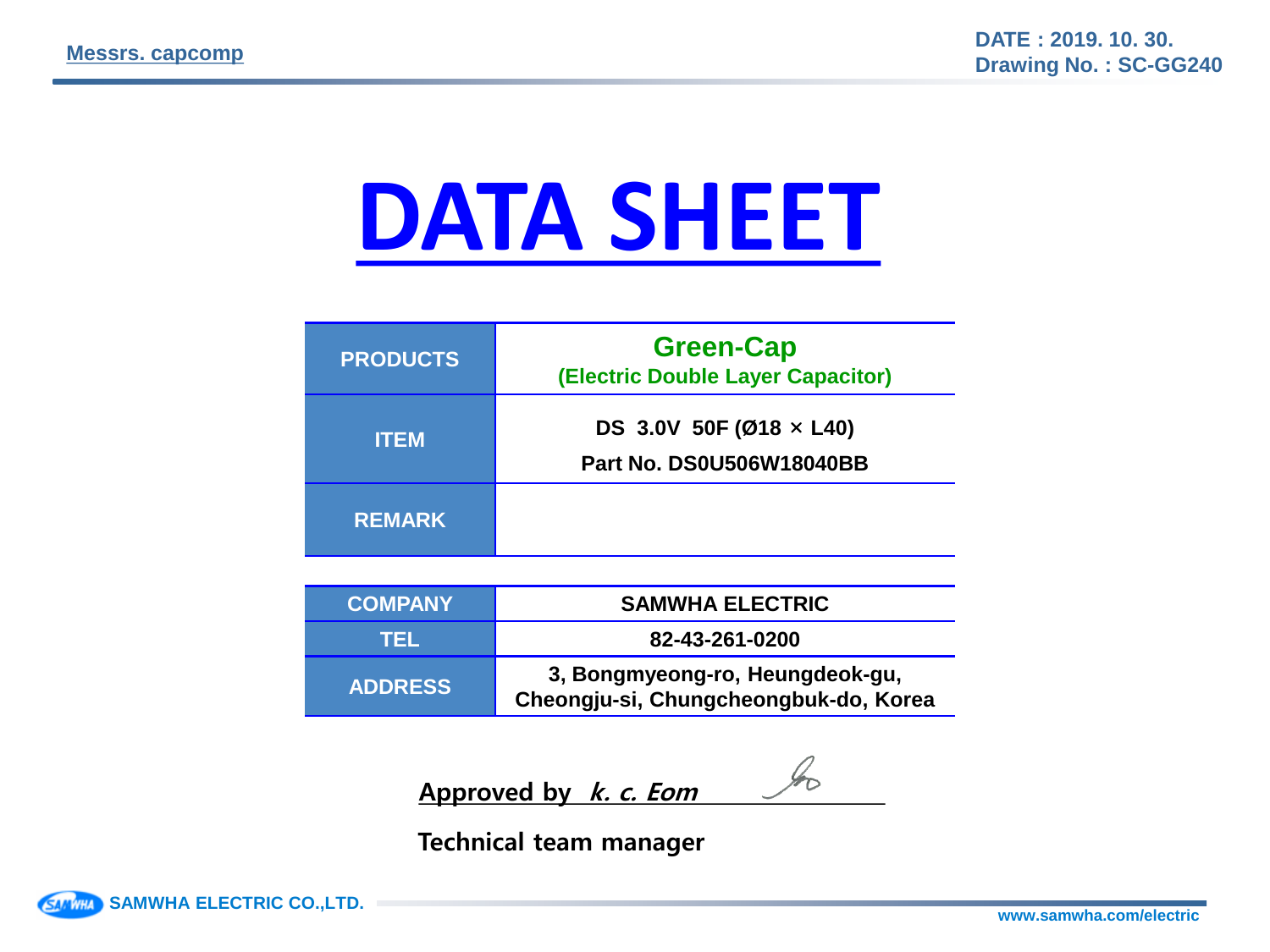## **DATA SHEET**

- **Green-Cap is brand of SAMWHA's electric double layer capacitor(EDLC).**
- **Electric double layer capacitor(EDLC) is a next generation energy storage device.**

### DS0U506W18040BB

#### **FEATURE**

- **Endurance : 3.0V 65**℃ **1000hours**
- **The small size and high capacitance, low resistance**
- **Charge and discharge efficiency are higher than in batteries**

#### **DIMENSIONS**



#### **PRODUCTS SPECIFICATION**

| <b>Rated</b> | <b>Capacitance</b> | ESR, 1kHz   | ESR, DC<br>$(m\Omega)$ |           | L/C(72hr) | <b>Specific Energy</b> |      | Weight<br>(g) | <b>Volume</b><br>(ml) | <b>Dimension</b><br>$ØD \times L$ (mm) |
|--------------|--------------------|-------------|------------------------|-----------|-----------|------------------------|------|---------------|-----------------------|----------------------------------------|
| Voltage      | (F)                | $(m\Omega)$ |                        | (mA Max.) | (Wh/kg)   | (Wh/L)                 |      |               |                       |                                        |
| 3.0          | 50                 | 10          | 20                     | 0.15      | 4.53      | 6.14                   | 13.8 | 10.2          | $18 \times 40$        |                                        |

**Ø D L P Ø d β** 18 | 40 | 7.5 | 0.8 | 2.0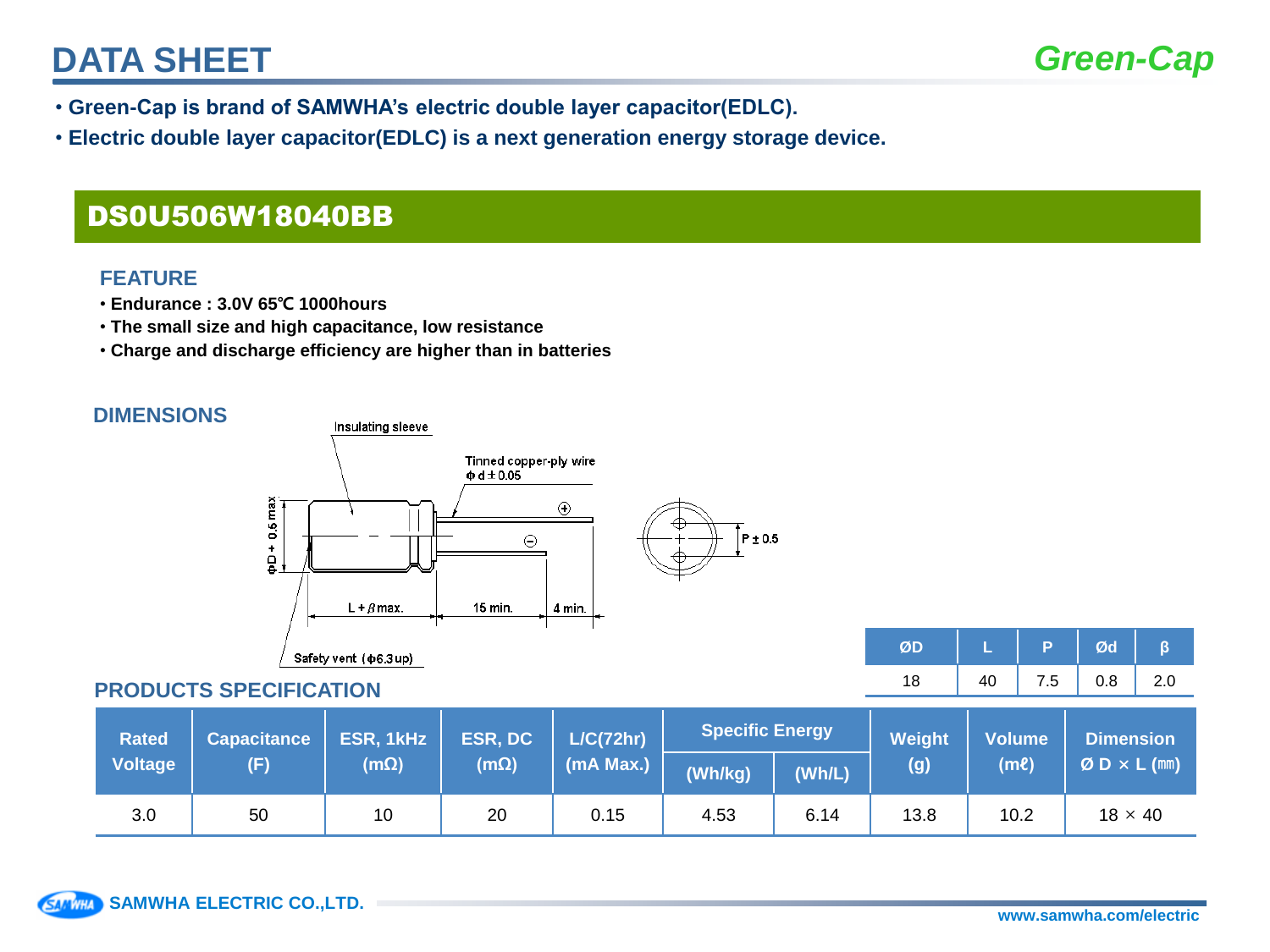#### **PRODUCTS CHARACTRISTIC**

| <b>CAPACITANCE</b>                                                                      |                      |  |  |  |  |
|-----------------------------------------------------------------------------------------|----------------------|--|--|--|--|
| <b>Nominal Capacitance</b>                                                              | 50 F                 |  |  |  |  |
| <b>Capacitance tolerance</b>                                                            | $0 - +20%$           |  |  |  |  |
| <b>VOLTAGE</b>                                                                          |                      |  |  |  |  |
| <b>Rated voltage</b>                                                                    | 3.0V                 |  |  |  |  |
| <b>Surge voltage</b>                                                                    | 3.15V                |  |  |  |  |
| <b>TEMPERATURE</b>                                                                      |                      |  |  |  |  |
| <b>Operating temperature range</b>                                                      | $-40 - +65$ °C       |  |  |  |  |
| <b>Storage temperature range</b>                                                        | $-40 - +65$ °C       |  |  |  |  |
| <b>Temperature characteristics</b>                                                      |                      |  |  |  |  |
| <b>Capacitance change</b>                                                               | $\pm$ 5% (at 20°C)   |  |  |  |  |
| <b>Internal resistance change</b>                                                       | ±50% (at 20°C)       |  |  |  |  |
| <b>RESISTANCE</b>                                                                       |                      |  |  |  |  |
| <b>AC ESR(1KHz)</b>                                                                     | 10 $m\Omega$         |  |  |  |  |
| <b>DC ESR</b>                                                                           | $20 \text{ m}\Omega$ |  |  |  |  |
| <b>CURRENT</b>                                                                          |                      |  |  |  |  |
| <b>Leakage current</b><br>After 72hr at 25°C.<br>Initial leakage current can be higher. | 0.15 <sub>m</sub> A  |  |  |  |  |
| <b>Maximum continuous current</b>                                                       | 3.6A                 |  |  |  |  |
| <b>Maximum peak current (1 sec.)</b>                                                    | 37.5 A               |  |  |  |  |

#### **ENDURANCE Endurance** After 1,000hr application of rated voltage at 65℃ **Capacitance change Capacitance change Capacitance change Within**  $\pm$ **30% of specified value Internal resistance change Within 100% of specified value Life test After 10 years at rated voltage and 25**℃ **Capacitance change** < **30% Internal resistance change** < **100% CYCLES** Capacitors cycles between rated voltage under constant current at 25℃ (500,000cycles) **Capacitance change** < **30% Internal resistance change** < **100% MARKING SAMWHA** trade mark & series identification **Rated voltage SANWHA Capacitance value (Marking)** 3.0 V 50 F **Sleeve color : Black** W DS ( W )**Print color : Gold**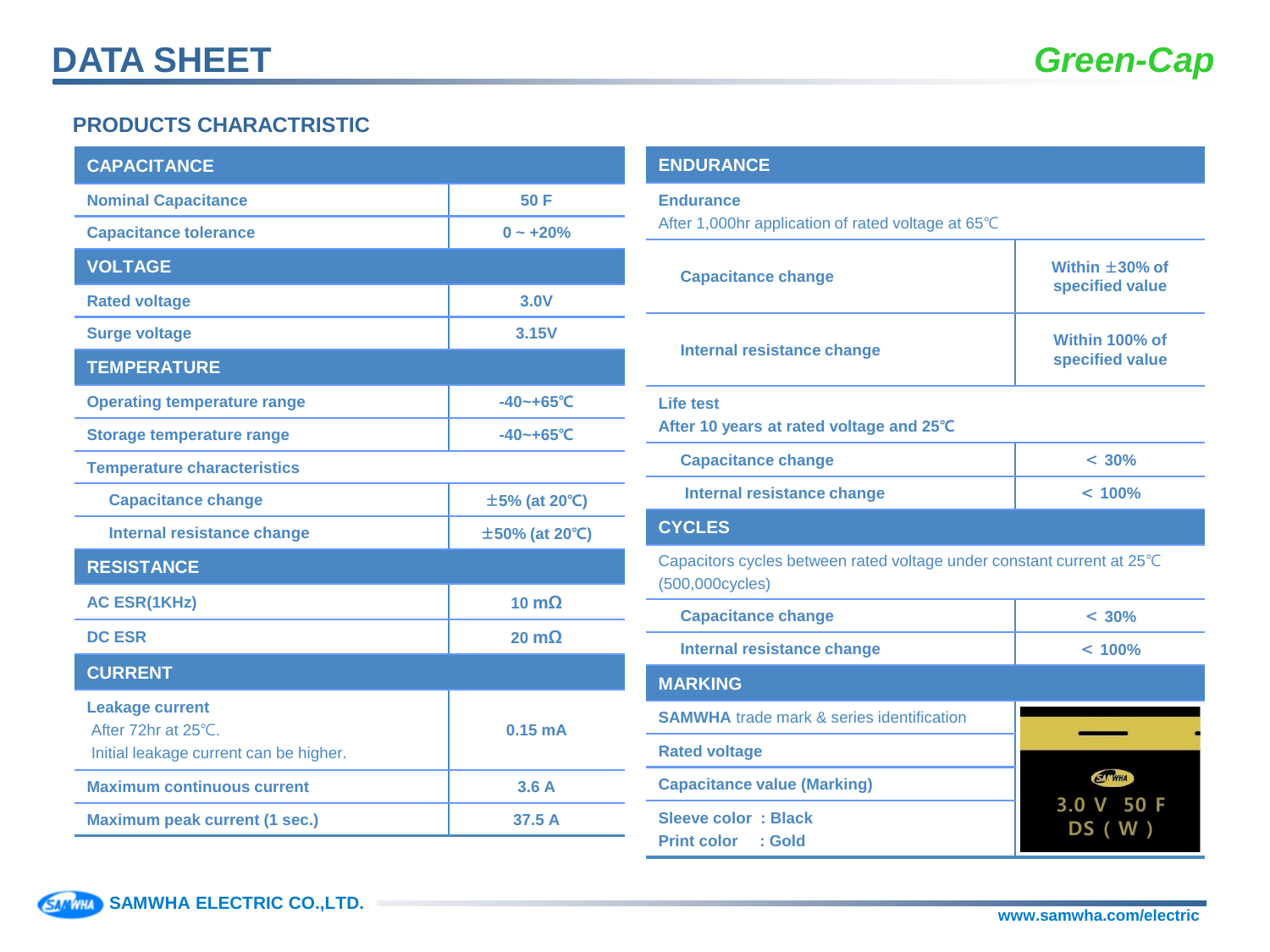#### **PERFORMANCE**

**Test environmental conditions**

**- Ambient temperature : 25**±**2**℃**, Relative humidity : 60~70%, Air pressure : 86~106kPa**

| <b>No</b>               | <b>ITEM</b>                                    | <b>TEST CONDITION</b>                                                                                                                                                                                                                                                                                                                                                                                                                             | <b>SPECIFICATION</b>                                      |                                                                                                                                                                                         |
|-------------------------|------------------------------------------------|---------------------------------------------------------------------------------------------------------------------------------------------------------------------------------------------------------------------------------------------------------------------------------------------------------------------------------------------------------------------------------------------------------------------------------------------------|-----------------------------------------------------------|-----------------------------------------------------------------------------------------------------------------------------------------------------------------------------------------|
| 1.                      | <b>Rated voltage</b>                           |                                                                                                                                                                                                                                                                                                                                                                                                                                                   |                                                           | See the table "PRODUCTS CHARACTRISTIC"                                                                                                                                                  |
| $\overline{2}$          | <b>Capacitance (tolerance)</b>                 | To see measure method (See No. 11)                                                                                                                                                                                                                                                                                                                                                                                                                |                                                           | See the table "PRODUCTS CHARACTRISTIC"                                                                                                                                                  |
| $\overline{\mathbf{3}}$ | Internal resistance                            | To see measure method (See No. 12)                                                                                                                                                                                                                                                                                                                                                                                                                |                                                           | See the table "PRODUCTS CHARACTRISTIC"                                                                                                                                                  |
| 4                       | <b>Leakage current</b><br>(After 72hr at 25°C) | To see measure method (See No. 13)                                                                                                                                                                                                                                                                                                                                                                                                                |                                                           | See the table "PRODUCTS CHARACTRISTIC"                                                                                                                                                  |
| 5                       | <b>Temperature characteristics</b>             | <b>STEP</b><br><b>TEMPERATURE(°C)</b><br>$20 \pm 2$<br>$\overline{2}$<br>$-40 \pm 2$<br>3<br>$20 \pm 2$<br>$65 \pm 2$<br>4<br>Step-1<br>Capacitance, ESR and leakage current shall be measured.<br>Step-2, 4<br>After the capacitor being stored for 2hours, capacitance and<br>ESR and leakage current shall be measured.<br>Step-3<br>After the capacitor being stored for 15min, capacitance and<br>ESR and leakage current shall be measured. | <b>TIME</b><br>2hr<br>$15 \text{ min}$<br>2 <sub>hr</sub> | $\cdot$ Capacitance change within $\pm$ 5% of initial<br>value<br>• Internal resistance change $\leq 50\%$ of initial<br>value<br>• Leakage current < specified value                   |
| 6                       | <b>Resistance to soldering heat</b>            | • Solder: HSE-02 SR-34<br>• Flux: 25% by weight of rosin in methanol<br>• Solder temperature: 260±5°C<br>• Immersion depth: 2.0 mm<br>$\cdot$ Immersion speed: 25 $\pm$ 2.5 mm/sec.                                                                                                                                                                                                                                                               |                                                           | • No visible damage<br>• Capacitance change within $\pm 10\%$ of initial<br>value<br>• Internal resistance change $\leq$ 20% of initial<br>value<br>• Leakage current < specified value |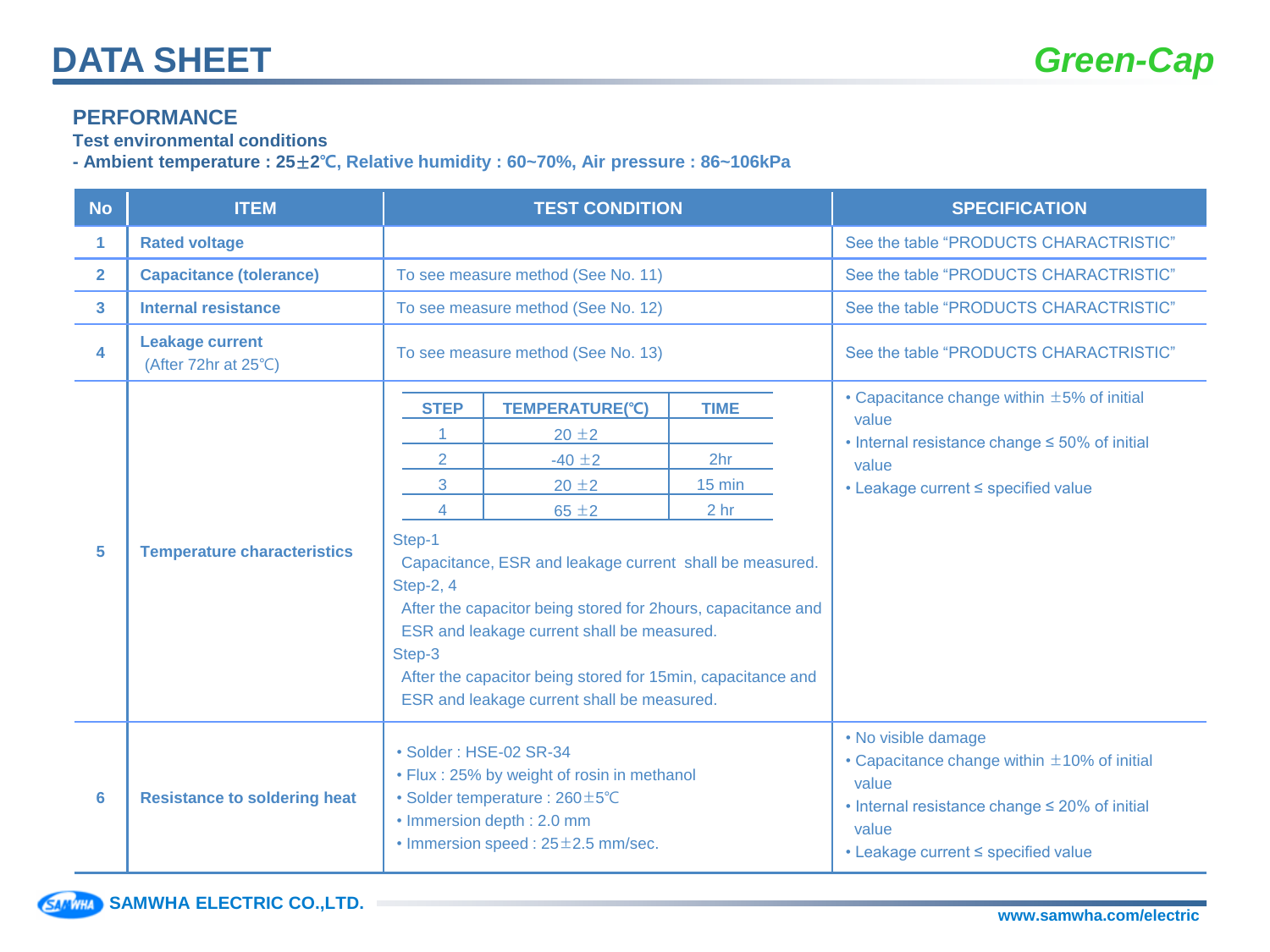#### **PERFORMANCE**

**Test environmental conditions**

**- Ambient temperature : 25**±**2**℃**, Relative humidity : 60~70%, Air pressure : 86~106kPa**

| <b>No</b> | <b>ITEM</b>                        |                                                                                               | <b>TEST CONDITION</b>                                                                                                  |                     | <b>SPECIFICATION</b>                                                                                                                                                                   |
|-----------|------------------------------------|-----------------------------------------------------------------------------------------------|------------------------------------------------------------------------------------------------------------------------|---------------------|----------------------------------------------------------------------------------------------------------------------------------------------------------------------------------------|
| 7         | <b>Endurance</b>                   |                                                                                               | • Temperature : $65^{\circ}$ C $\pm 2^{\circ}$ C<br>• Applied voltage : rated voltage<br>• Duration: 1000 +72/-0 hours |                     | • No visible damage<br>• Capacitance change within $\pm 30\%$ of specified value<br>• Internal resistance change $\leq$ 100% of specified value<br>• Leakage current < specified value |
| 8         | <b>Shelf life</b>                  |                                                                                               | •Temperature: $65^{\circ}$ C $\pm 2^{\circ}$ C<br>• Duration: 1000 +72/-0 hours                                        |                     | • No visible damage<br>• Capacitance change within $\pm 30\%$ of specified value<br>• Internal resistance change ≤ 100% of specified value<br>• Leakage current < specified value      |
|           | <b>Cycle life</b>                  | <b>STEP</b>                                                                                   | <b>VOLTAGE(V)</b>                                                                                                      | <b>TIME (sec.)</b>  | • No visible damage                                                                                                                                                                    |
|           |                                    |                                                                                               | <b>Charge to Rated Voltage</b>                                                                                         | $20 \pm 1$          | • Capacitance change within $\pm 30\%$ of specified value<br>• Internal resistance change ≤ 100% of specified value                                                                    |
| 9         |                                    | $\overline{2}$                                                                                | <b>Rest to Rated Voltage</b>                                                                                           | $10 \pm 0.5$        | • Leakage current < specified value                                                                                                                                                    |
|           |                                    | 3                                                                                             | Discharge to Rated Voltage ×1/2                                                                                        | about( $20 \pm 1$ ) |                                                                                                                                                                                        |
|           |                                    | 4                                                                                             | Rest to Rated Voltage ×1/2                                                                                             | $10 \pm 0.5$        |                                                                                                                                                                                        |
|           |                                    |                                                                                               | • Cycle: 500,000 cycles                                                                                                |                     |                                                                                                                                                                                        |
| 10        | <b>Damp heat</b><br>(steady state) | $\cdot$ Temperature : 40 $\pm$ 2°C<br>• Relative humidity: 90%~95%<br>• Duration: 240±8 hours |                                                                                                                        |                     | • No visible damage<br>• Capacitance change within $\pm 30\%$ of specified value<br>• Internal resistance change ≤ 100% of specified value<br>• Leakage current < specified value      |